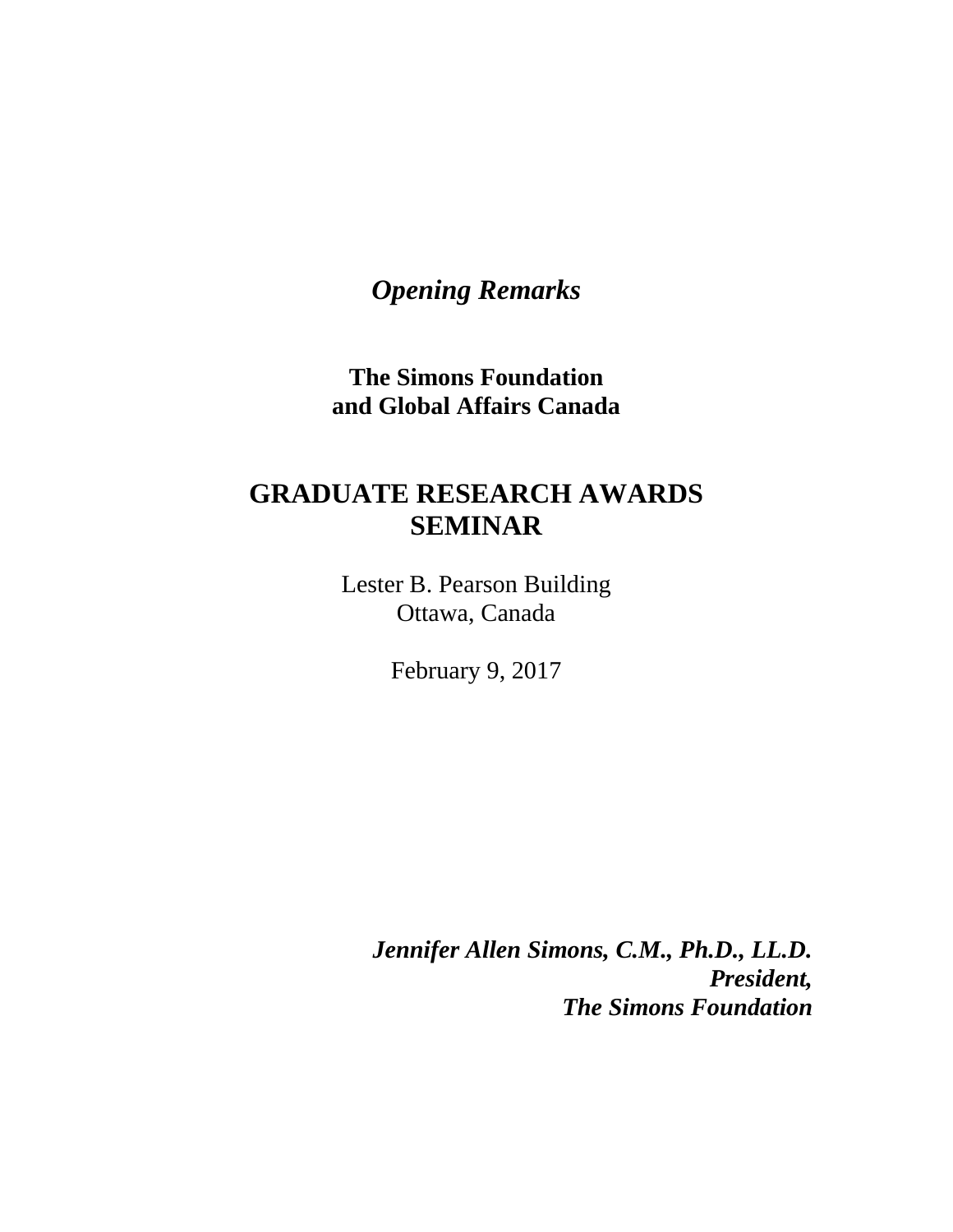Good Morning,

It is a pleasure to be here, participating again, in the annual Graduate Research Awards seminar, a programme in which the Department of Global Affairs and The Simons Foundation have partnered for fifteen years.

I would like to thank Chris Conway of the Global Affairs, and Elaine Hynes, from The Simons Foundation, for their excellent organization and management of, what I believe is, a unique partnership programme.

Disarmament education is an essential requirement in the modern world yet remains there are few educational initiatives in schools and universities for research and education on the negative effects of weapons - from handguns to nuclear weapons to  $21<sup>st</sup>$  century weaponry - essential education to counter the one of the most lucrative of all businesses.

Weapon development has gone far beyond the needs of national and international security. Each new development is followed by its counter – spiralling upward to a catastrophic destruction potential.

I am very pleased - therefore - to welcome to Canada Professor M.V. Ramana, our Keynote Speaker who has just become the new Simons Chair in Disarmament, Global and Human Security at the University of British Columbia - the only Disarmament Chair in Canada. Professor Ramana, with his knowledge and expertize in disarmament, will be a great resource in Canada, for the government, the universities and the community at large.

And I welcome, and congratulate the recipients of the Graduate Research Awards; and commend you for your choice of study - for your specialization in issues of weapons of mass destruction - nuclear weapons, nuclear proliferation, and chemical weapons, which despite the Chemical Weapons Ban, are being used and remain a cause of concern. I hope that you will continue to focus on these, and pursue career paths in academia, the foreign service, politics or the NGO world in civil society.

I welcome the appointment of the Honourable Chrystia Freeland to Foreign Minister. I understand that the reason for this appointment is her expertise in trade negotiations, and connected to the renegotiation of NAFTA. It is my hope that the government will *not* prioritize trade relations over human rights and human security issues - *will not* compromise deeply held Canadian principles and values; and will also support Mexico, Canada's good friend and partner, to prevent the US Administration from destroying its economy.

It is heartening that Prime Minister Trudeau spoke out for an "open society and open immigration" and to "welcome refugees regardless of faith," in response to the human rights abuses perpetrated by the new U.S. Administration. It is most important, as well, that the larger human security issues - particularly nuclear disarmament - be treated as priority issues.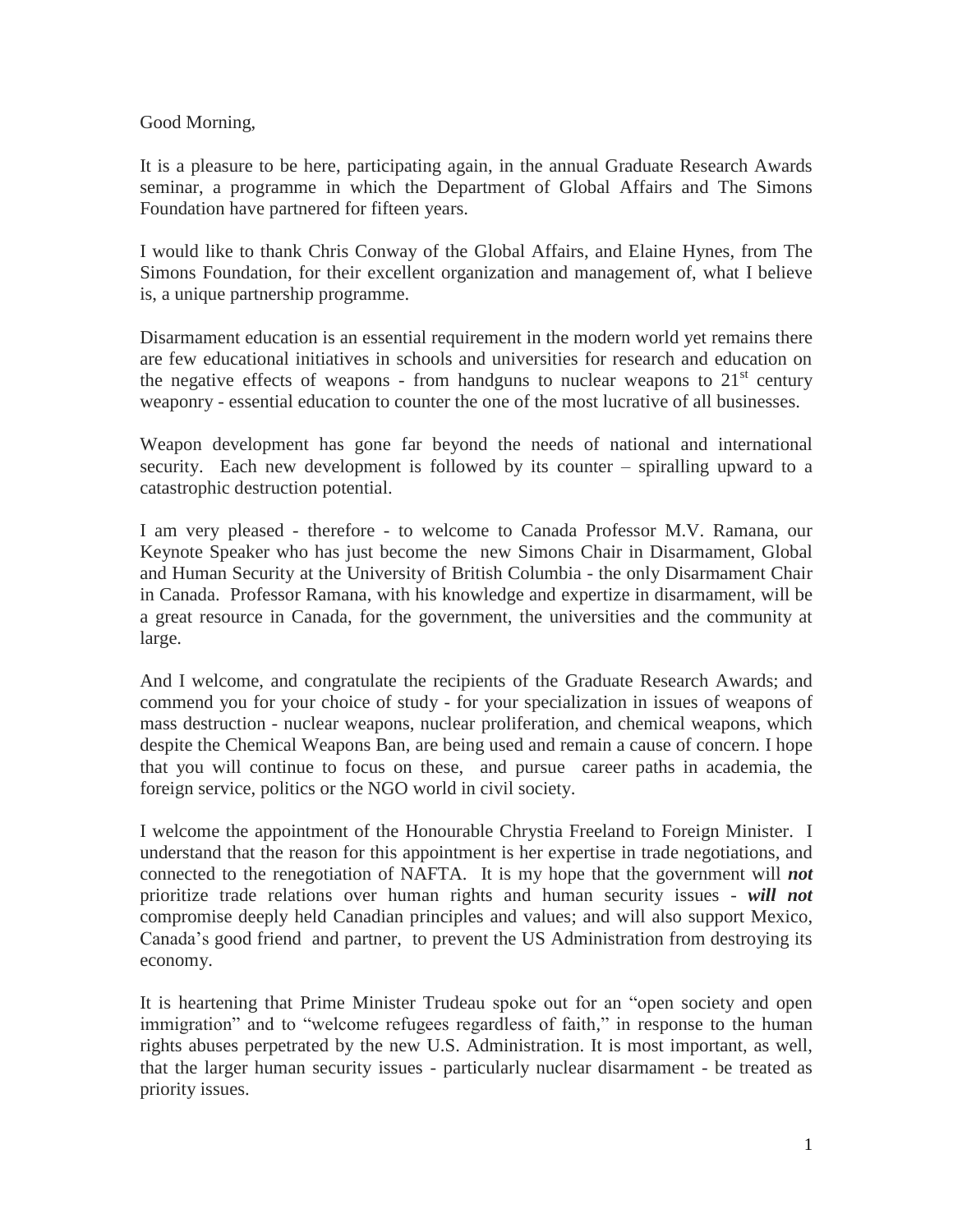Of most concern to me is the danger of nuclear war – deliberate or inadvertent – of a nuclear detonation by miscalculation, accident or intention which could result in nuclear attack and retaliatory counter-attack; the consequences of which would be catastrophic. I imagine we all know that the Atomic Scientists Doomsday Clock moved forward 30 seconds to two-and-a-half minutes to Midnight and aware of the reasons for this.  $\frac{1}{1}$ 

The current political climate adds to this danger – the politically troubling world of growing nationalism, xenophobia, deteriorating relations between Russia and United States, their nuclear sabre-rattling; and disintegrating international relations caused by a new aggressive U.S. Administration.

The Graduate Research Awards for Disarmament, Arms Control and Non-Proliferation programme began in 2003, - during the Liberal era – at a time when Canada's Foreign Policy was grounded in Human Security. The Cold War had ended and we imagined a future of global peace, and believed that we would see the end of nuclear weapons. The weapons numbers have come down but enough remain to destroy life as we know it.

Nuclear disarmament has stalled. The nuclear weapons states are upgrading their weapons and infrastructure, planning for their retention into the distant future; developing new capabilities for the weapons, with Russia developing new weapons. Pakistan and India are in a constant state of tension. North Korea is rapidly becoming a serious nuclear threat.

The will of the majority of Canadians - and the right  $-$  is to live in a nuclear weapon free world.

Like so many Canadians, I was disappointed – and *disheartened* - that Canada voted *against* the UN Resolution to negotiate a nuclear ban treaty; and that Canada had not, at least abstained from the vote - like fellow NATO member, The Netherlands.

My preference, however, like that of the Government of Canada, would have been for a Nuclear Weapons Convention, which held the expectation that - at some point - the nuclear weapons states would join.

It is my hope, however, that Canada will actively engage in the upcoming negotiations for the ban treaty.

Former Foreign Minister Dion, in his October 28<sup>th</sup> speech justified Canada's "NO" vote citing concern about weakening the Nuclear Non-Proliferation Treaty and stated Canada's preference – its support for - the so-called incremental step-by-step approach prioritized by the nuclear weapons states, NATO and other US Defence allies.

 $\overline{\phantom{a}}$ 

<sup>1</sup> Deteriorating relations between U.S and Russia; stalled nuclear disarmament modernizations, new Russian weapons in U.S. and new capabilities; Pakistan and India tensions, North Korea; Unpredictabilityof new US President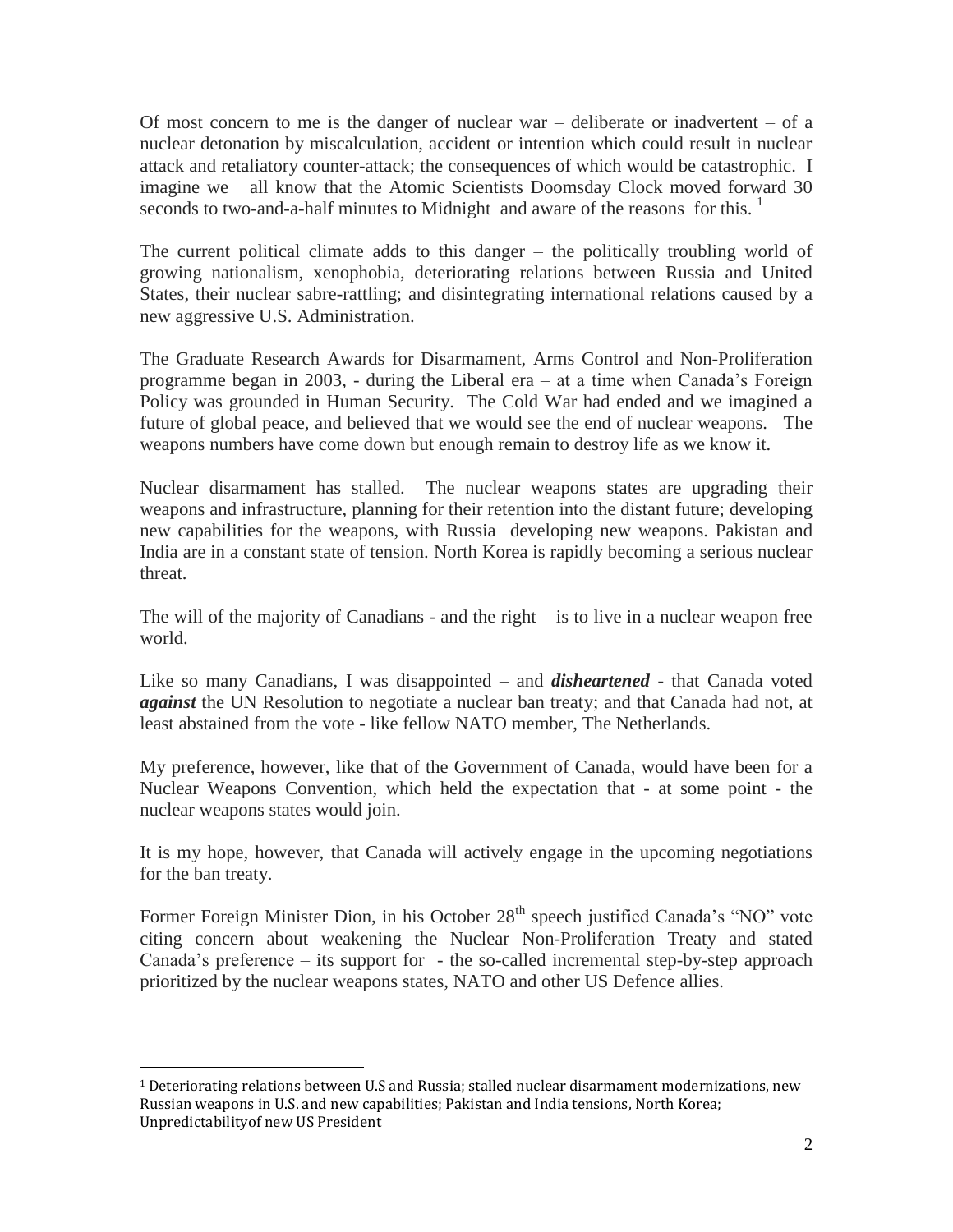Yet it is the non-nuclear weapons states which, so far, provide the strength to the NPT. The treaty is weakened by the nuclear weapons states which are not eliminating their weapons. Not only that! They are upgrading, developing new capabilities, funding, and planning for their indefinite retention. And Russia is said to be developing new weapons. - Furthermore, Russia and the United States are threatening to use them. This repudiation of their commitment seriously weakens the treaty.

And the nuclear weapons states themselves, are the obstacles in the step-by-step path.

The three steps Mr. Dion named – NPT Universality, Comprehensive Test Ban Treaty Entry-into-Force, and the Fissile Material Cut-off Treaty - have been – for the most part – repudiated by the nuclear weapons states and support for these steps seems like empty rhetoric - dissimulation.

Take universality of the NPT: four out of nine states with nuclear weapons - *almost half* - are not party to the NPT. Israel refuses to confirm that it has nuclear weapons; North Korea has withdrawn. Pakistan and India refuse to join as non-nuclear weapons states – they want to be part of what India called the "nuclear weapons club". Yet it is not a club.

The reason that there are nuclear weapons states within the NPT is that five states possessed nuclear weapons when the NPT was initiated and entered into force. At this time, in order to stop nuclear weapons proliferation, these states committed to eliminate their arsenals (Pillar 1 of the Treaty) in exchange for commitment that other states would remain nuclear weapon free (Pillar 2) but would be able to obtain nuclear technology for peaceful purposes (Pillar 3).

TAKE the Comprehensive Test Ban Treaty [the CTBT]: Four nuclear weapons states, North Korea, Israel, India and Pakistan have not signed the CTBT. Eight more states must ratify the CTBT before it can enter into force. Six of the nine nuclear weapons states - *two-thirds* - the United States, China - both NPT parties - , North Korea, Israel, India and Pakistan - have not ratified the Treaty.

TAKE the Fissile Material Cut-off Treaty, [the FMCT]: Canada is putting its efforts into advancing the negotiations of the FMCT which Pakistan has long opposed. Yet Canada's latest endeavor – a praiseworthy initiative - calls for consensus rather than a UN Majority Vote and it is most likely that opposition again from Pakistan will result in another failure.

Until the nuclear weapons states remove their stumbling blocks from the step-by-step plan nothing will change. And I cannot understand why Canada continues to support this.

On October  $17<sup>th</sup>$ , before the vote for the nuclear weapons ban and eleven days prior to Mr. Dion's speech, the United States presented a Non-Paper, entitled Defense Impacts of Potential United Nations General Assembly Nuclear Weapons Ban Treaty, to NATO member delegations to urging them to vote against negotiations for a nuclear weapons ban treaty, and further, if negotiations do commence to "refrain from joining them".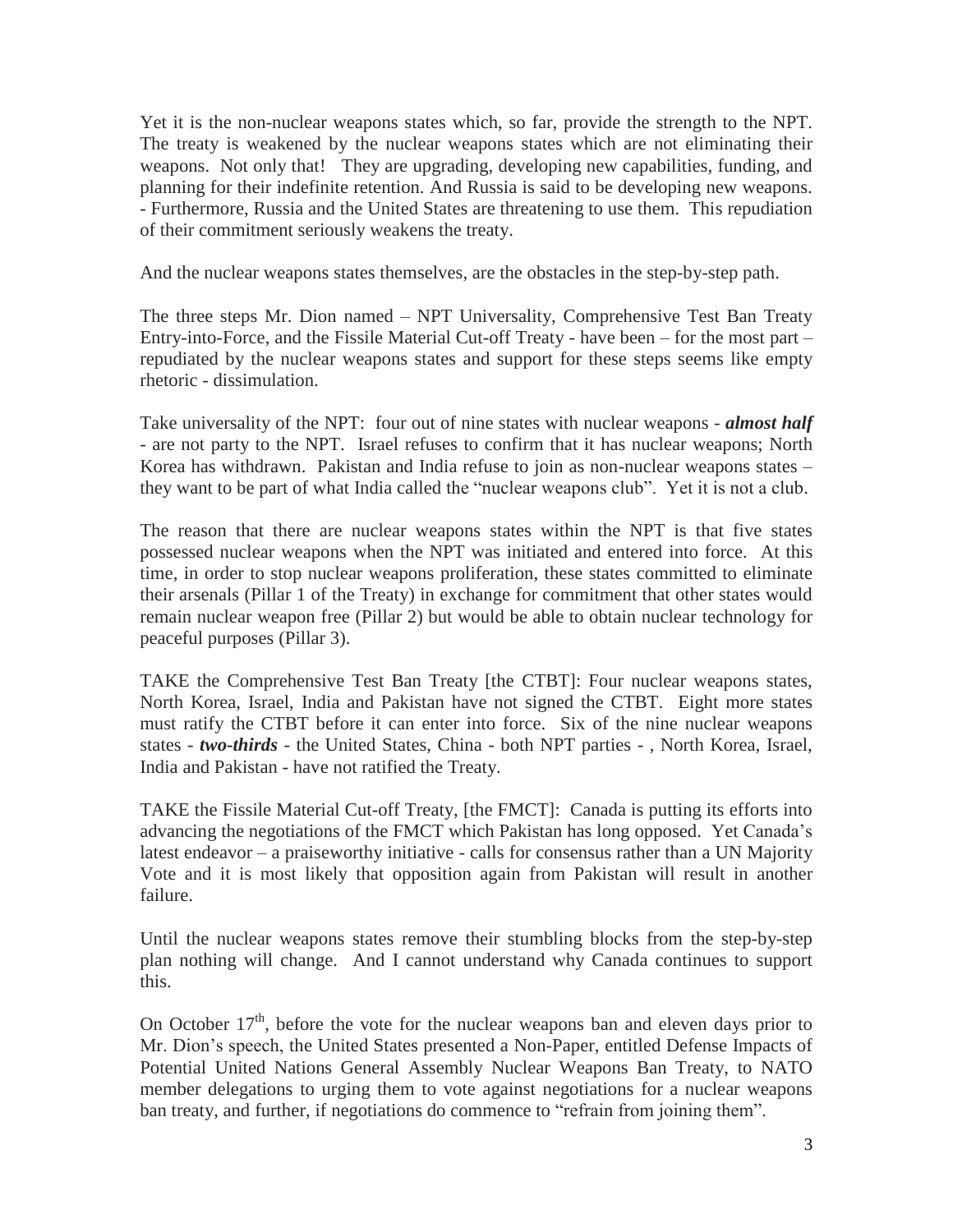According to this leaked document, a ban treaty, would "delegitimize the concept of nuclear deterrence" policy and theory. And even prior to its entry into force, the ban treaty would seriously affect and curtail the current ability for nuclear weapons nuclear defence operations.

The Non-Paper lists twenty-one nuclear war planning elements which would be affected, and include the development, testing, production, acquisition, possession, stockpiling, some of which, like nuclear sharing is already prohibited.<sup>2</sup>

John Burroughs, International Lawyer and Simons Fellow, agrees that the Ban Treaty "could impact non-parties as well as parties" to the treaty; that it would, however, further the process of nuclear disarmament. "A prohibition treaty," he says, would have the beneficial effect of erecting a further barrier to the spread of nuclear weapons." It could "strengthen non-proliferation obligations. It could perhaps "prohibit the development of nuclear weapons" or "prohibit the production of plutonium and highly enriched uranium." If nothing else, it would reinforce the norm against nuclear weapons use. $3$ It seems as though the writing is on the wall, the death knell of nuclear weaponry and nuclear war.

It is in the best interests of Canadians – and I am sure the will of the majority of Canadians - for Canada to actively engage in the nuclear weapon ban negotiations – and to negotiate in good faith. However, the successful negotiation of the ban treaty would be the first step only.

It is distressing that the ban treaty falls short of the ultimate goal. The current nuclear weapons arsenals will not be eliminated. And consequently, the nuclear dangers remain: the thousands of deployed nuclear weapons - with 800 on hair trigger-alert and targeted for immediate launch; cyber-attacks on nuclear command and control systems; the tinderbox tensions between India and Pakistan; North Korea's determination to be a nuclear power; the deteriorating relations between Russia and NATO, between Russia and the U.S; the destruction by the new US Administration of the status quo of current international relations; and uncertainty of U.S. President's intentions regarding nuclear issues.

The only solution for true guaranteed human security to prevent, what we know would be catastrophic consequences, is the total elimination and ban for all time of nuclear weapons.

It is imperative that the essential elements for nuclear security, missing from the Ban Treaty, be addressed immediately.

 $\overline{\phantom{a}}$ <sup>2</sup> United States Non-Paper *Defense Impacts of Potential United Nations General Assembly Nuclear Weapons Ban Treaty, 2-1 October 17th, 2016*:

<sup>3</sup>*Changing the Landscape: The U.N. Open-Ended Working Group on Nuclear Disarmament,* The Simons Foundation Briefing Paper, September 2016, [www.thesimonsfoundation.ca.](http://www.thesimonsfoundation.ca/) My emphasis.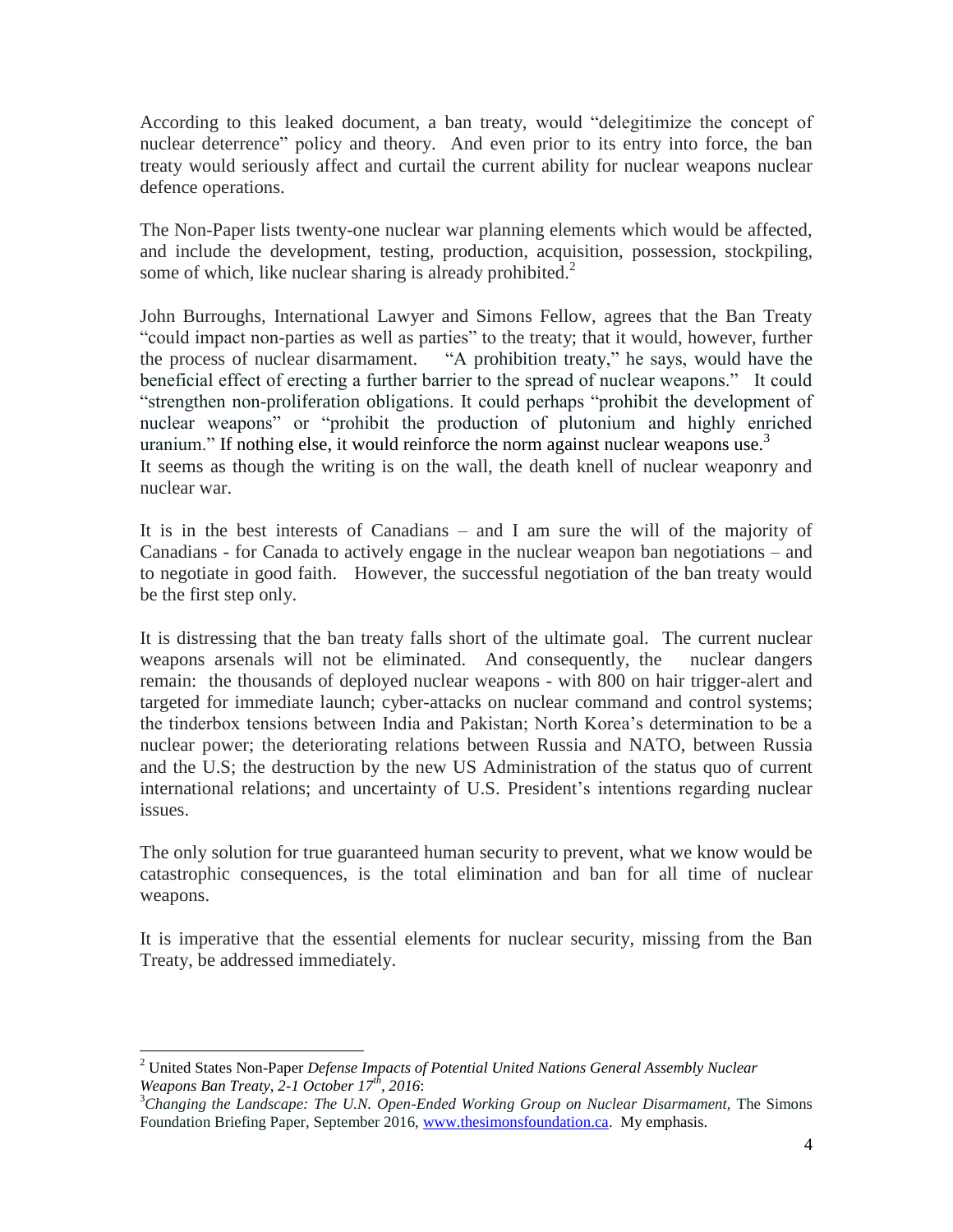*And I call on Canada to undertake this – to spearhead activity to propose a second complementary Treaty.* For Canada to promote Point 1 of Ban Ki Moon's Five-Point proposal for nuclear disarmament for, either the negotiation of a "Nuclear Weapons Convention backed by a strong system of verification" and transparency measures, or for the nuclear weapons states to forge "agreement on a framework of separate, mutually reinforcing instruments."

Nuclear disarmament cannot - and will not - move forward without the participation of the states with the weapons. Yet, the ban will make it impossible for the US and NATO to continue with the current nuclear war planning and related practices.

Because of the U.S.'s failure to stop the ban, it is crucial that Canada, NATO and Asia-Pacific allies turn the tables on the United States - with its Non-Paper - and strongly encourage the United States and the other nuclear weapons states to support either a Nuclear Weapons Convention; or to encourage them to engage in a framework agreement to safely and securely eliminate their arsenals – that is, to encourage the United States and Russia to return to their programme of bi-lateral reductions, to bring the weapons down to par with the other nuclear weapons states in order to engage in multilateral negotiations to eliminate to zero within a time-bound framework.

Global Zero's Action Plan is compatible with Point 1 of UN Secretary General Ban Ki Moon's Five-Point plan for nuclear disarmament. It is a practical four-phase blueprint of concrete steps, which includes a negotiated and signed legally binding international agreement for verified dismantlement of all nuclear arsenals and the elimination of all nuclear weapons by 2030. <sup>4</sup>The Global Zero Action Plan could serve as a foundation for the framework process.

l

<sup>4</sup> Phases 1 and 2 of the Action Plan call for bilateral action on the part of the US and Russia – to agree to each reduce their arsenals to 1,000 by 2018 and to further reductions to 500 warheads each by 2021. The U.S. and Russia would ratify a bi-lateral accord and require the other nuclear weapons states to commit to a cap on their existing stockpiles and to participate in multilateral negotiations for proportionate reductions of their stockpiles following the Russian and US reductions to 500 each until 2021.

The Action Plan requires "a rigorous and comprehensive verification and enforcement system is implemented, including no-notice, on-site inspections, and strengthened safeguards on the civilian nuclear fuel cycle to prevent diversion of materials to build weapons."

Phase 3 of Action Plan requires all "the world's nuclear-capable countries negotiate and sign a Global Zero Accord: a legally binding international agreement for the phased, verified, proportionate reduction of all nuclear arsenals to zero total warheads by 2030. [compatible with UN Secretary General Ban Ki Moon's 5-point plan for nuclear disarmament]

And Phase 4 "The phased, verified, proportionate dismantlement of all nuclear arsenals to zero total warheads is complete by 2030. The comprehensive verification and enforcement system prohibiting the development and possession of nuclear weapons is in place to ensure that the world is never again threatened by nuclear weapons.